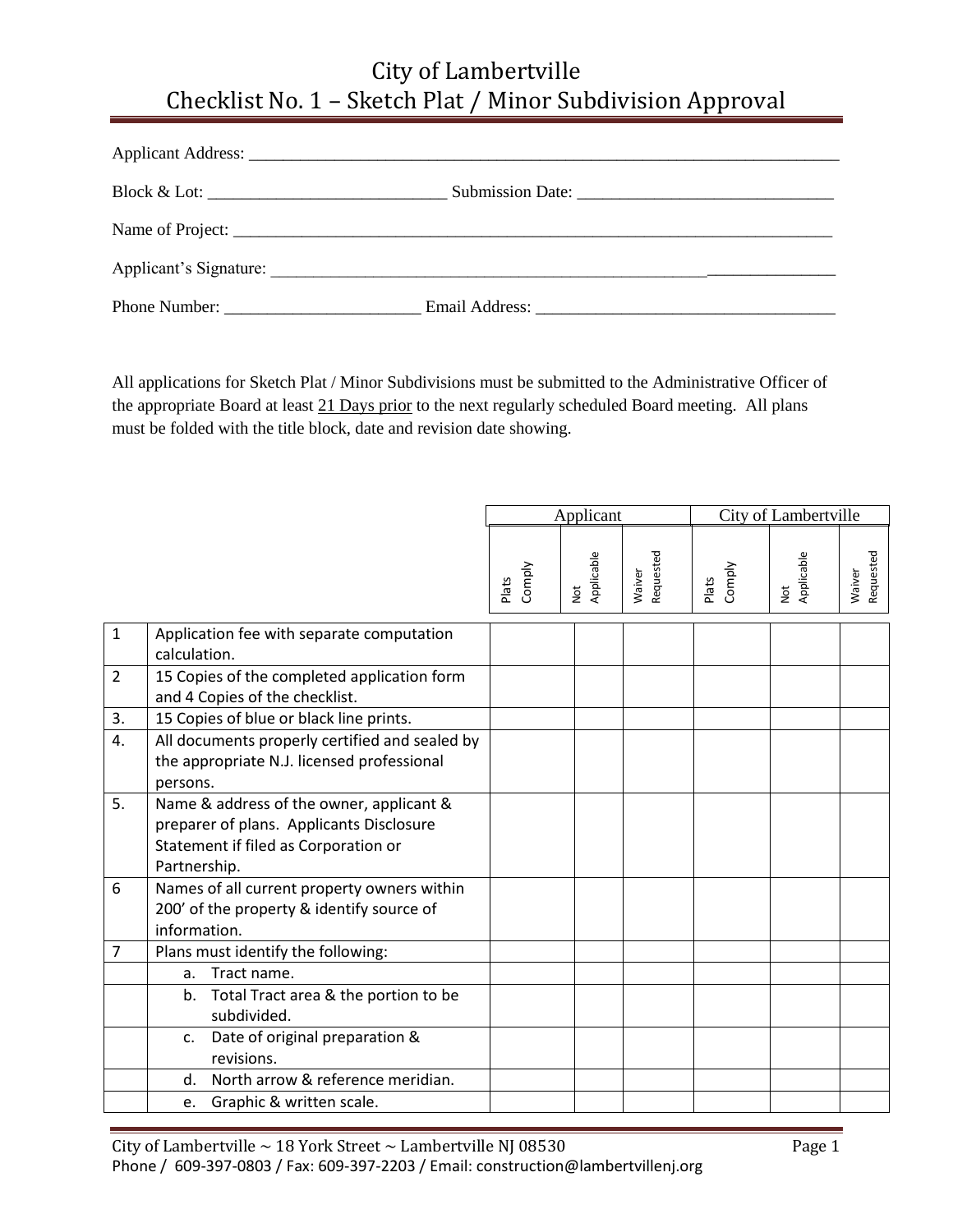|     | f.<br>Number of proposed lots.                    |  |  |  |
|-----|---------------------------------------------------|--|--|--|
|     | Tract zone & schedule of existing<br>g.           |  |  |  |
|     | zoning criteria & proposed conditions.            |  |  |  |
|     | Tax map sheet, block & lot numbers.<br>h.         |  |  |  |
|     | Reference bench mark identified &<br>i.           |  |  |  |
|     | shown.                                            |  |  |  |
| 8   | Certification of owner noted on the plans (if     |  |  |  |
|     | other than applicant) as follows: "I certify that |  |  |  |
|     | I am the owner of this property & consent to      |  |  |  |
|     | the filing of this application". Applicant must   |  |  |  |
|     | sign & date certification.                        |  |  |  |
| 9   | Certification from Tax Collector that all taxes & |  |  |  |
|     | assessments on the property are paid in full.     |  |  |  |
| 10. | Review block for signatures of City Engineer,     |  |  |  |
|     | Board Secretary and Board Chairperson.            |  |  |  |
| 11. | Application fees for all variances required.      |  |  |  |
| 12. | 4 Copies of existing & proposed protective        |  |  |  |
|     | covenants or deed restrictions applying to the    |  |  |  |
|     | land being subdivided & copy of any deed(s)       |  |  |  |
|     | record.                                           |  |  |  |
| 13. | Completed applications with appropriate fees      |  |  |  |
|     | & required information submitted directly to      |  |  |  |
|     | these Agencies with copies provided to the        |  |  |  |
|     | City for verification:                            |  |  |  |
|     | Hunterdon County Planning Board                   |  |  |  |
|     | Hunterdon County Soil Conservation District       |  |  |  |
|     | <b>D&amp;R Canal Commission</b>                   |  |  |  |
|     | Lambertville Historic Commission                  |  |  |  |
| 14  | Written verification of proposed tax lot          |  |  |  |
|     | numbers as obtained by the City Tax Assessor.     |  |  |  |
| 15. | Map of subdivision drawn at a scale of not less   |  |  |  |
|     | than 1"=100' on sheet size 24" x 36"              |  |  |  |
| 16  | Key map drawn at a scale of not less than         |  |  |  |
|     | 1"=400' showing the subdivision &                 |  |  |  |
|     | surrounding properties within 1000' radius        |  |  |  |
|     | including zoning boundaries.                      |  |  |  |
| 17. | Existing Topography shown as followed:            |  |  |  |
|     | Based upon accurate field or aerial<br>a.         |  |  |  |
|     | topographic survey. USC & GS datum.               |  |  |  |
|     | 5' contour interval for slopes exceeding<br>b.    |  |  |  |
|     | 20%                                               |  |  |  |
|     | 2' contour interval for slopes less than<br>c.    |  |  |  |
|     | 20%                                               |  |  |  |
|     | Spot elevation for areas of slope less than<br>d. |  |  |  |
|     | 1% slop                                           |  |  |  |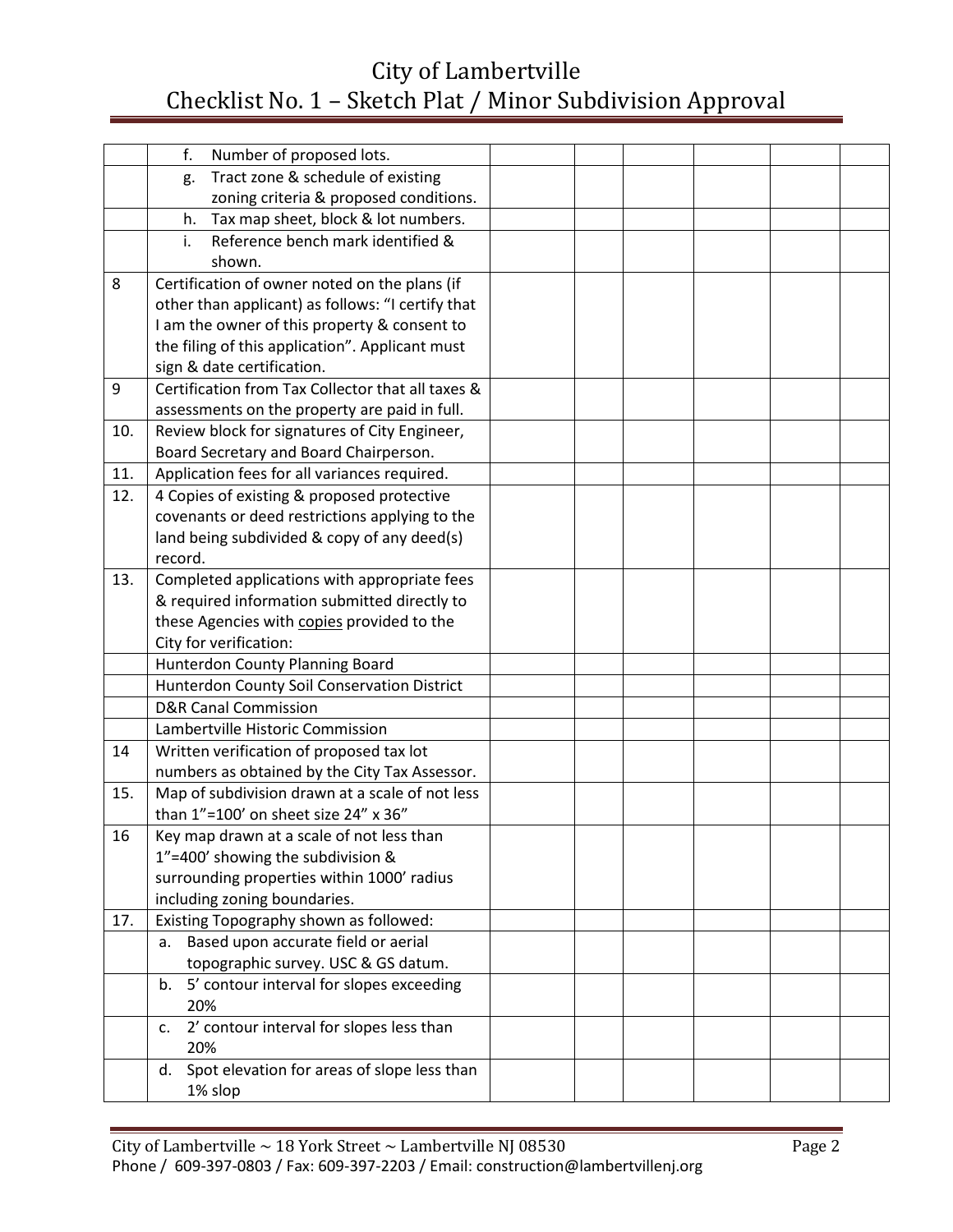|    | e. All topographic information must be<br>shown for adjoining area within 200' of                                                                                                                                                                                                                  |  |  |  |
|----|----------------------------------------------------------------------------------------------------------------------------------------------------------------------------------------------------------------------------------------------------------------------------------------------------|--|--|--|
|    | the property boundary.                                                                                                                                                                                                                                                                             |  |  |  |
| 18 | Plans showing existing & proposed street<br>pavement widths.                                                                                                                                                                                                                                       |  |  |  |
| 19 | Existing property lines showing bearings,<br>distances & radius with indication of source of<br>data. Proposed property lines showing<br>approximate dimensions for Minor Subdivision<br>(see item 28)                                                                                             |  |  |  |
| 20 | Approximate net & gross lot areas to the<br>nearest 1/10 acre for Minor Subdivision (see<br>item 29)                                                                                                                                                                                               |  |  |  |
| 21 | Proposed building envelopes with setback<br>lines shown & dimensioned. Setbacks for all<br>existing buildings from existing/ proposed<br>property lines & indication of whether they<br>will be retained or removed.                                                                               |  |  |  |
| 22 | Location of all man-made & natural features<br>both on-site and within 200' of the property,<br>including, but not limited to:                                                                                                                                                                     |  |  |  |
|    | Dedicated open space, culverts, structures,<br>drain pipes, water courses, railroads, bridges,<br>wooded areas, rock outcrops, wetlands<br>(specific source & notation if there are any<br>wetlands present), swamps, buildings, streets,<br>drainage right-of-ways & sewer & water<br>facilities. |  |  |  |
| 23 | Plan drawings of all existing & the concept of<br>all proposed drainage & utility layouts                                                                                                                                                                                                          |  |  |  |
| 24 | Location of any flood hazard areas with<br>delineation & elevation of 100-year & 500-<br>year flood boundary & source of data                                                                                                                                                                      |  |  |  |
| 25 | Plan meets requirements of "Map Filing Law",<br>if plan, rather than deeds are to be filed in the<br>Hunterdon County Clerk's Office.                                                                                                                                                              |  |  |  |
| 26 | Certification by owner, stating whether or not<br>the parcel in question has been part of<br>previous Minor Subdivision approval within<br>the last three years. If so, the Applicant must<br>provide a copy of the previous plan &<br>resolution of approval                                      |  |  |  |
| 27 | Plans indicating location & complete purpose<br>or restrictions of any easement of land<br>reserved or dedicated for any use.                                                                                                                                                                      |  |  |  |
| 28 | Plans drawn from actual boundary survey &                                                                                                                                                                                                                                                          |  |  |  |
|    |                                                                                                                                                                                                                                                                                                    |  |  |  |